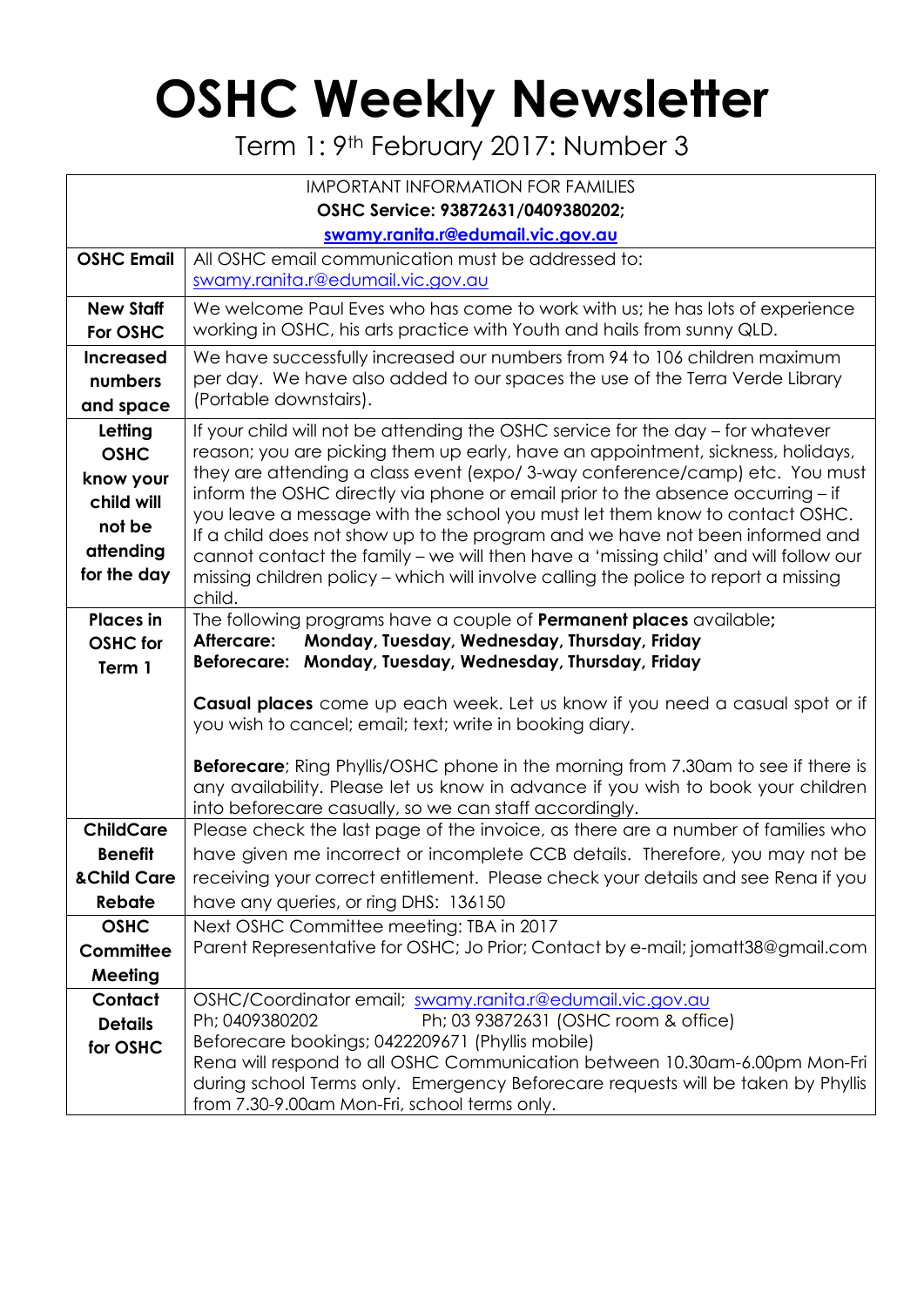## **Weekly Aftercare &Beforecare Program Plan**

## **Framework for School Age Care: Focus Outcomes;**

**1.'Children have a strong sense of identity'**

**2. 'Children are connected with and contribute to their world'**

**3. 'Children have a Strong Sense of Wellbeing'**

**4. 'Children are confident and involved learners'**

**5. 'Children are effective communicators'**

## **AFTERCARE**

| Day   | <b>Date</b>      | <b>Activity</b> |                                               |  |  |  |
|-------|------------------|-----------------|-----------------------------------------------|--|--|--|
| Mon   |                  | Glenda:         | Skipping/Adventure Playground/Master Chef     |  |  |  |
|       |                  | Rusty:          | <b>Badminton</b>                              |  |  |  |
|       | 13 <sup>th</sup> | Indiana:        | Tennis                                        |  |  |  |
|       | February         | Olivia:         | Silhouettes                                   |  |  |  |
|       |                  | Rowena:         | Craft                                         |  |  |  |
|       |                  | Hayfa:          | <b>Paper Houses</b>                           |  |  |  |
|       |                  | Harri:          | Love Catcher Hearts for Valentines Day        |  |  |  |
| Tues  |                  | Indi:           | Cricket                                       |  |  |  |
|       | 14 <sup>th</sup> | Rusty:          | Tennis                                        |  |  |  |
|       | February         | Olivia:         | Sunbursts                                     |  |  |  |
|       |                  | Rowena:         | Craft                                         |  |  |  |
|       |                  | <b>Phyllis:</b> | Science Club; Electric dough/insulating dough |  |  |  |
|       |                  | Indiana:        | Wheels (Protective Gear must be worn)         |  |  |  |
|       |                  | Glenda:         | Adventure playground/Master Chef              |  |  |  |
|       |                  | Rusty:          | Soccer                                        |  |  |  |
|       | 15 <sup>th</sup> | Harri:          | <b>Zentangle Drawing</b>                      |  |  |  |
| Wed   | February         | Sebastian:      | Spider/Two Touch                              |  |  |  |
|       |                  | Olivia:         | Tangrams                                      |  |  |  |
|       |                  | Justine:        | <b>Scaly Chickens</b>                         |  |  |  |
|       |                  | Paul:           | Soccer/Badminton/Pingpong                     |  |  |  |
|       |                  | Indiana:        | Soccer                                        |  |  |  |
| Thurs |                  | Harri:          | Sewing Club; Octopus Toys                     |  |  |  |
|       |                  | Hayfa:          | Love Heart Mobiles                            |  |  |  |
|       | 16 <sup>th</sup> | Glenda:         | Cooking Club: Fruit Salad                     |  |  |  |
|       | February         | Meg:            | Outside; Valentine's Day                      |  |  |  |
|       |                  | Rusty:          | Handball                                      |  |  |  |
|       |                  | Justine:        | Draw a Super Hero                             |  |  |  |
|       |                  | Rowena:         | <b>Bush Kinder Sessions</b>                   |  |  |  |
| Fri   |                  | Glenda:         | Adventure/Masterchef/Outside Games            |  |  |  |
|       | 17 <sup>th</sup> | Rusty:          | Wheels (Protective Gear must be worn)         |  |  |  |
|       | February         | Indi:           | European Handball                             |  |  |  |
|       |                  | Paul:           | Self Painting/Wrong Hand Drawing              |  |  |  |